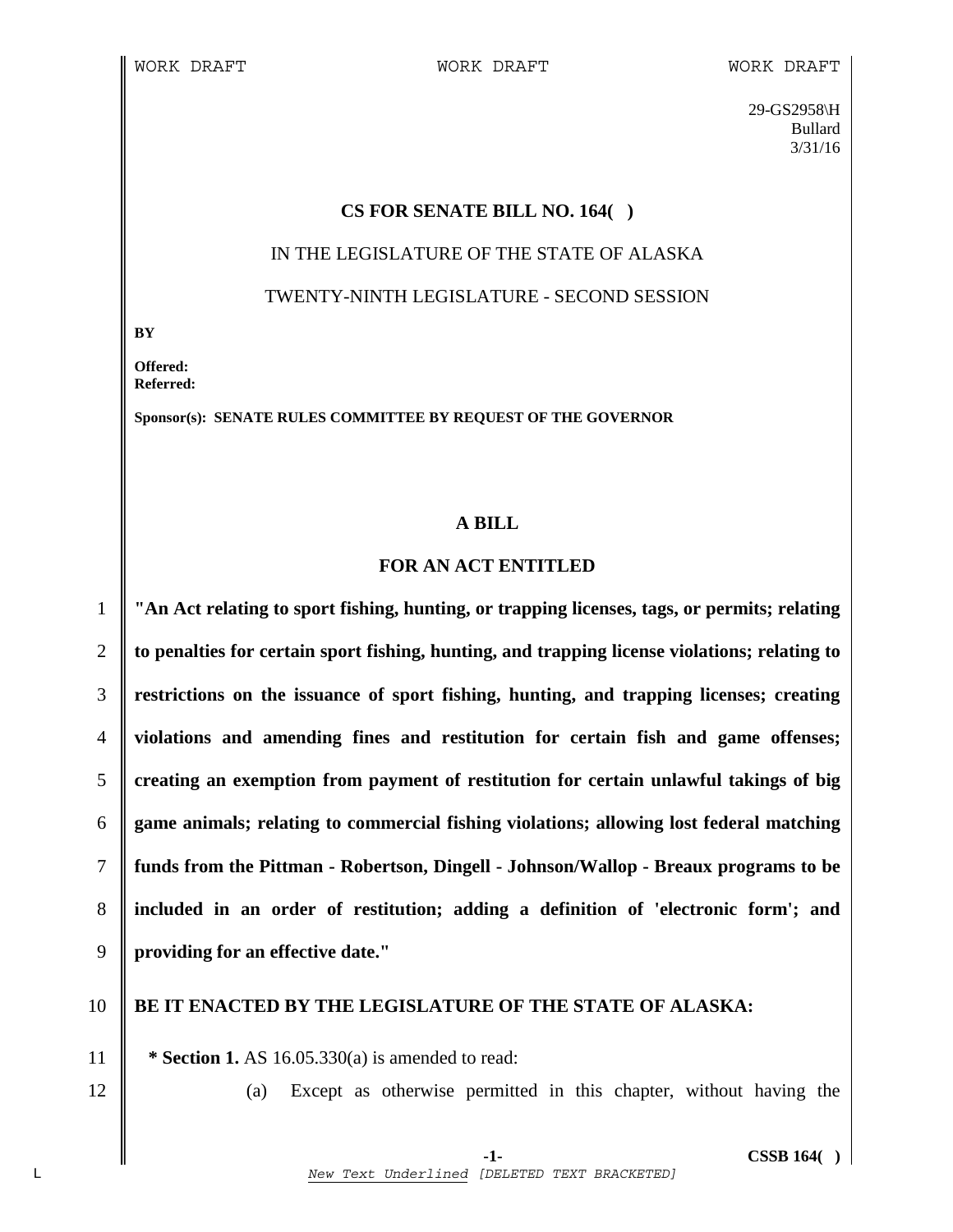|                | WORK DRAFT        |                                                                                             | WORK DRAFT                                                     | 29-GS2958\H |
|----------------|-------------------|---------------------------------------------------------------------------------------------|----------------------------------------------------------------|-------------|
| $\mathbf{1}$   |                   | appropriate license, [OR] tag, or permit in actual possession, a person may not             |                                                                |             |
| $\overline{c}$ | engage in         |                                                                                             |                                                                |             |
| 3              |                   | (1) sport fishing, including the taking of razor clams;                                     |                                                                |             |
| 4              |                   | (2) hunting $or$ [,] trapping [, OR FUR DEALING];                                           |                                                                |             |
| 5              |                   | (3) the farming of fish, fur, or game;                                                      |                                                                |             |
| 6              |                   | (4) taxidermy $or fur dealing; or$                                                          |                                                                |             |
| 7              |                   | (5)                                                                                         | control of nuisance wild birds and nuisance wild small mammals |             |
| 8              | for compensation. |                                                                                             |                                                                |             |
| 9              |                   | * Sec. 2. AS 16.05.330(d) is amended to read:                                               |                                                                |             |
| 10             |                   | (d) A person may not receive a sport fishing, hunting, or trapping license or               |                                                                |             |
| 11             |                   | other permit or tag issued under AS 16.05.330 - 16.05.430, if the person's right to         |                                                                |             |
| 12             |                   | obtain, or exercise the privileges granted by, a sport fishing, hunting, or trapping        |                                                                |             |
| 13             |                   | license is suspended or revoked in <b>this or</b> another state. A person who applies for a |                                                                |             |
| 14             |                   | sport fishing, hunting, or trapping license or other permit or tag issued under             |                                                                |             |
| 15             |                   | AS 16.05.330 - 16.05.430 shall sign a statement that the person's right to obtain, or       |                                                                |             |
| 16             |                   | exercise the privileges granted by, a sport fishing, hunting, or trapping license is not    |                                                                |             |
| 17             |                   | suspended or revoked in <b>this or</b> another state.                                       |                                                                |             |
| 18             |                   | * Sec. 3. AS 16.05.330 is amended by adding new subsections to read:                        |                                                                |             |
| 19             |                   | (f) A person charged with violating $(a)(1)$ or $(2)$ of this section for failure to        |                                                                |             |
| 20             |                   | have a license in actual possession may not be convicted if the person produces, in an      |                                                                |             |
| 21             |                   | office of the arresting or citing agency, a license previously issued to the person that    |                                                                |             |
| 22             |                   | was valid at the time of the offense.                                                       |                                                                |             |
| 23             |                   | (g) A license in actual possession may be in paper or electronic form.                      |                                                                |             |
| 24             | (h)               | A peace officer presented with an electronic device under (g) of this                       |                                                                |             |
| 25             |                   | section is immune from any liability resulting from damage to the device.                   |                                                                |             |
| 26             |                   | * Sec. 4. AS $16.05.430(a)$ is amended to read:                                             |                                                                |             |
| 27             |                   | (a) Except as provided in $\Delta S$ 16.05.330(f), 16.05.407(b) [AS 16.05.407(b)]           |                                                                |             |
| 28             |                   | and (d), 16.05.408(b), and 16.05.420(b), a person who violates AS 16.05.330 -               |                                                                |             |
| 29             |                   | 16.05.420 or a regulation adopted under AS 16.05.330 - 16.05.420 is guilty of a class       |                                                                |             |
| 30             |                   | A misdemeanor [AND UPON CONVICTION IS] punishable as provided in                            |                                                                |             |
| 31             |                   | AS 12.55 [BY A FINE OF NOT MORE THAN \$1,000, OR BY IMPRISONMENT                            |                                                                |             |
|                |                   |                                                                                             |                                                                |             |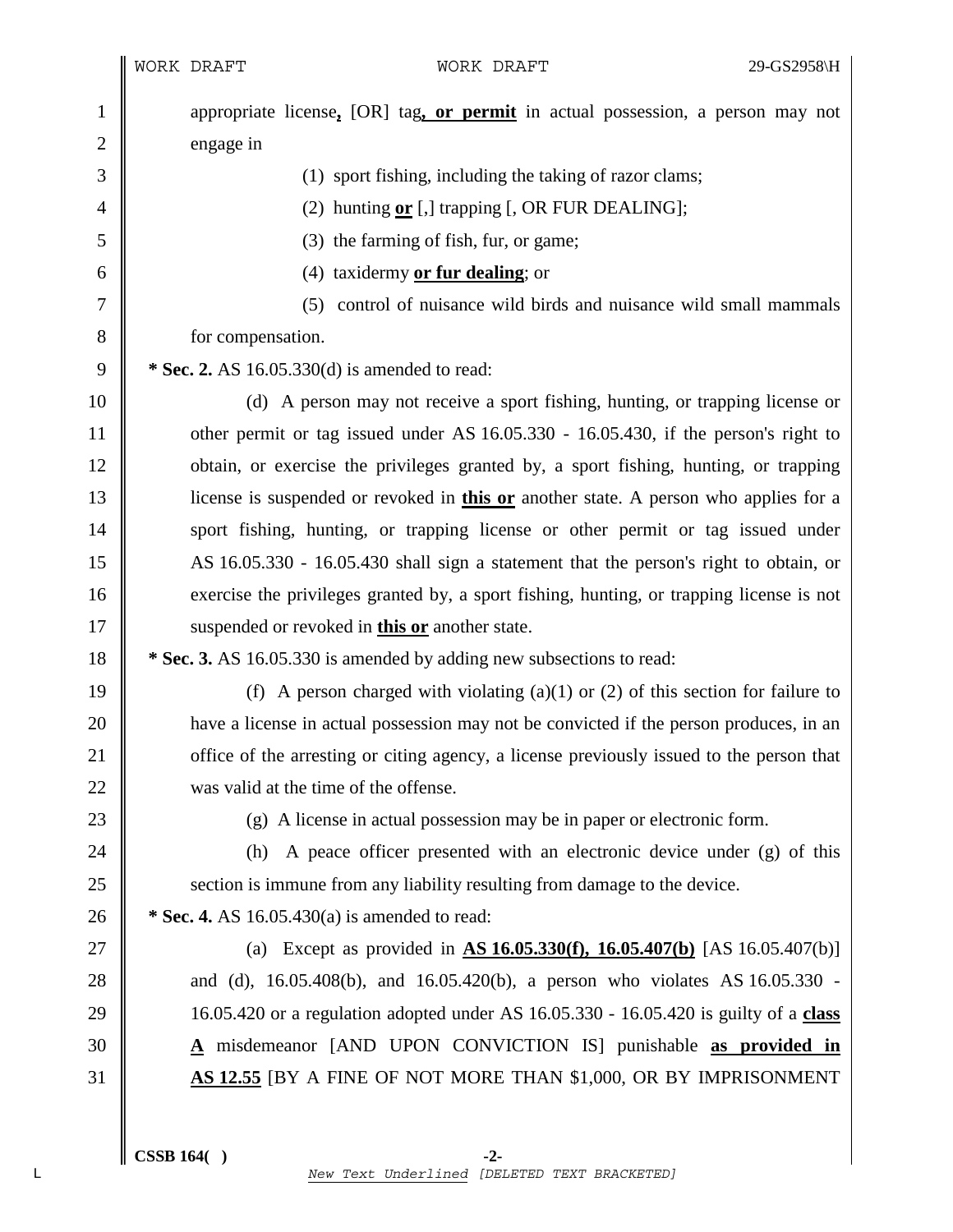| $\mathbf{1}$   | FOR NOT MORE THAN SIX MONTHS, OR BY BOTH].                                              |  |  |
|----------------|-----------------------------------------------------------------------------------------|--|--|
| $\overline{2}$ | * Sec. 5. AS 16.05.430 is amended by adding new subsections to read:                    |  |  |
| 3              | Except as provided in AS $16.05.407(b)$ and (d), $16.05.408(b)$ , and<br>(c)            |  |  |
| 4              | 16.05.420(b), a person who, without any culpable mental state, violates AS 16.05.330    |  |  |
| 5              | $-16.05.420$ or a regulation adopted under AS $16.05.330 - 16.05.420$ is guilty of a    |  |  |
| 6              | violation punishable as provided in AS 12.55.                                           |  |  |
| 7              | (d) In addition to any penalty imposed under (a) or (b) of this section, a person       |  |  |
| 8              | may be ordered to pay restitution to the state equal to the amount of any lost state or |  |  |
| 9              | federal matching funds from the Pittman - Robertson, Dingell - Johnson/Wallop -         |  |  |
| 10             | Breaux programs incurred from the person's violation of AS 16.05.330 - 16.05.420 or     |  |  |
| 11             | a regulation adopted under this chapter, AS 16.20, or AS 16.40.                         |  |  |
| 12             | * Sec. 6. AS $16.05.722(a)$ is amended to read:                                         |  |  |
| 13             | (a) A person who, without any culpable mental state, violates AS $16.05.440$ -          |  |  |
| 14             | 16.05.690 [,] or a regulation of the Board of Fisheries or the department governing     |  |  |
| 15             | commercial fishing [,] is guilty of a violation and upon conviction is punishable by a  |  |  |
| 16             | fine of not more than                                                                   |  |  |
| 17             | (1) $$6,000$ [\$3,000] for a first conviction;                                          |  |  |
| 18             | \$12,000 [\$6,000] for a second conviction or for a subsequent<br>(2)                   |  |  |
| 19             | conviction not described in (3) of this subsection; and                                 |  |  |
| 20             | $(3)$ \$15,000 [\$9,000] for a third or subsequent conviction within a 10-              |  |  |
| 21             | year period.                                                                            |  |  |
| $22\,$         | * Sec. 7. AS 16.05.722 is amended by adding a new subsection to read:                   |  |  |
| 23             | (d) The court shall transmit notice of all convictions under this section to the        |  |  |
| 24             | Alaska Commercial Fisheries Entry Commission.                                           |  |  |
| 25             | * Sec. 8. AS 16.05.782(a) is amended to read:                                           |  |  |
| 26             | (a) Except as provided in (d) of this section, a person may not take [WHO               |  |  |
| 27             | WITH CRIMINAL NEGLIGENCE TAKES] a brown or grizzly bear within one-half                 |  |  |
| 28             | mile of a solid waste disposal facility [IS GUILTY OF A CLASS A                         |  |  |
| 29             | MISDEMEANOR].                                                                           |  |  |
|                |                                                                                         |  |  |
| 30             | $*$ Sec. 9. AS 16.05.782(b) is amended to read:                                         |  |  |
| 31             | (b) In addition to the penalty imposed by law under $[(a)$ OF] this section, the        |  |  |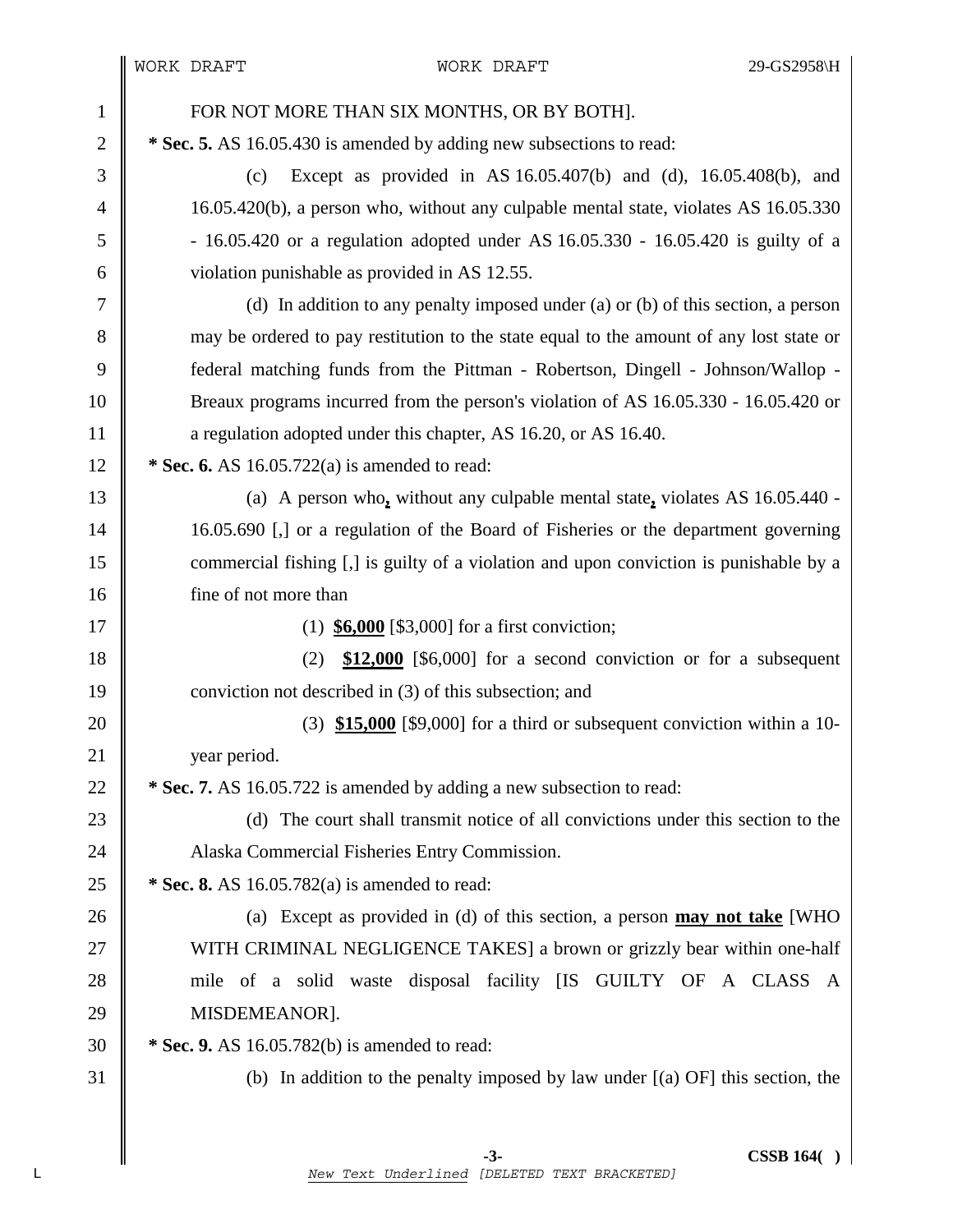1 court shall order forfeiture of the hide and skull of the bear**;** [, BUT] if the hide and 2 skull are not salvaged and delivered to the department**,** [THEN] the court shall impose 3 **a** additional fine of up to \$10,000.

4 **\* Sec. 10.** AS 16.05.782 is amended by adding new subsections to read:

5 (f) A person who, with criminal negligence, violates (a) of this section is 6 guilty of a class A misdemeanor punishable as provided in AS 12.55.

7 (g) A person who, without any culpable mental state, violates (a) of this 8 Superior is guilty of a violation punishable as provided in AS 12.55.

9 **\* Sec. 11.** AS 16.05.783(c) is amended to read:

10 (c) A person who violates this section is guilty of a **class A** misdemeanor 11 **punishable as provided in AS 12.55** [, AND UPON CONVICTION IS 12 PUNISHABLE BY A FINE OF NOT MORE THAN \$5,000, OR BY 13 | IMPRISONMENT FOR NOT MORE THAN ONE YEAR, OR BY BOTH]. In 14 addition, the court may order the aircraft and equipment used in or in aid of a violation 15 **I** of this section to be forfeited to the state.

16 **\*** Sec. 12. AS 16.05.789(b) is amended to read:

17 (b) A person who violates this section is guilty of a class A misdemeanor 18 **punishable as provided in AS 12.55**.

19 **\* Sec. 13.** AS 16.05.789 is amended by adding a new subsection to read:

20 (c) A person who, without any culpable mental state, violates this section is 21 guilty of a violation punishable as provided in AS 12.55.

22 **\*** Sec. 14. AS 16.05.790 is amended by adding a new subsection to read:

23  $\parallel$  (g) A person who, without any culpable mental state, violates this section is 24 guilty of a violation punishable as provided in AS 12.55.

25 **\*** Sec. 15. AS 16.05.831(c) is amended to read:

26 (c) A person who violates this section or a regulation adopted under it is **guilty**  27 **of a class A misdemeanor** punishable **as provided in AS 12.55** [BY A FINE OF 28 NOT MORE THAN \$10,000, OR BY IMPRISONMENT FOR NOT MORE THAN 29 SIX MONTHS, OR BY BOTH]. In addition, a person who violates this section is 30 Subject to a civil action by the state for the cost of replacing the salmon wasted.

31 **\* Sec. 16.** AS 16.05.901 is amended by adding a new subsection to read: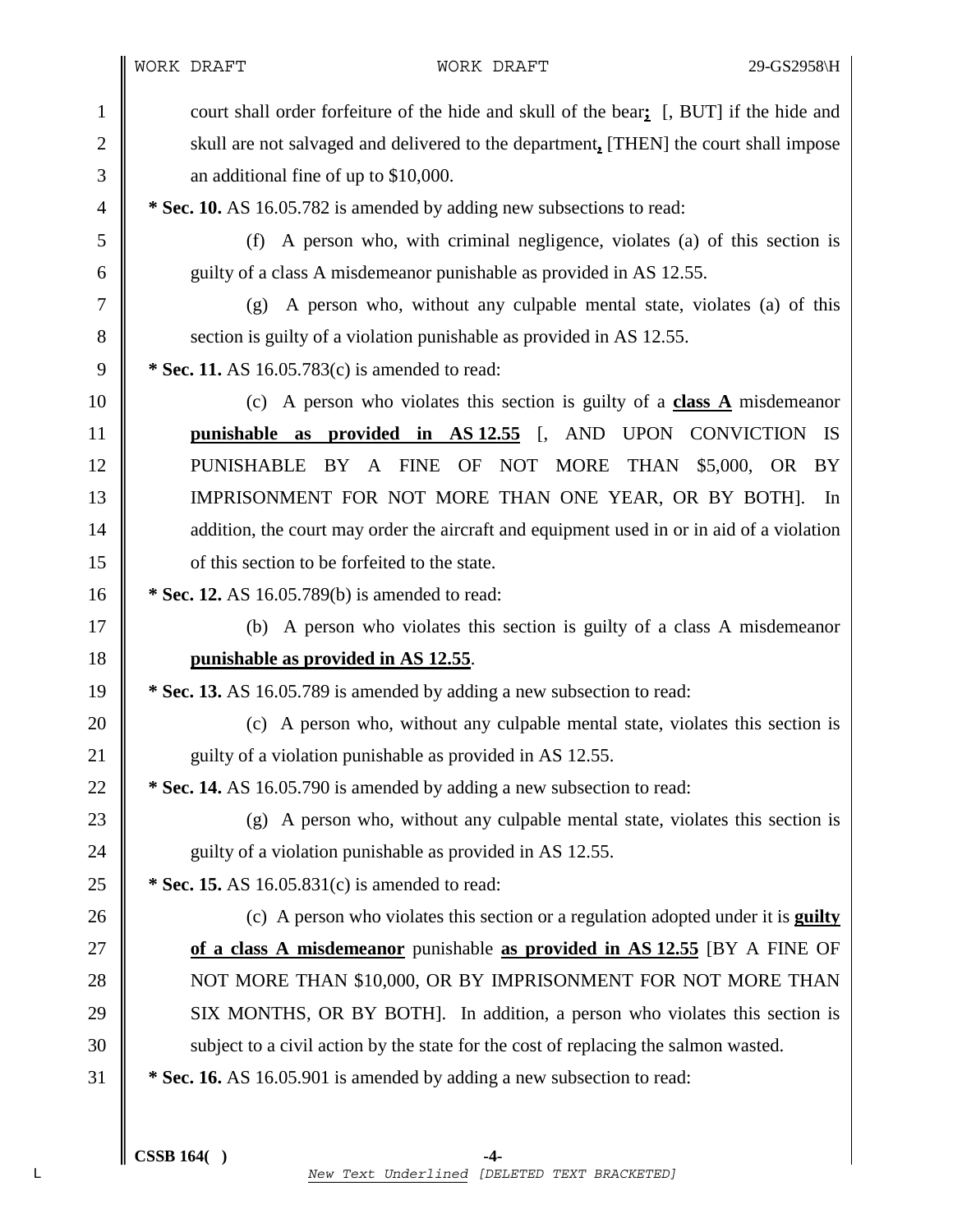1 (c) A person who, without any culpable mental state, violates AS 16.05.871 - 2 16.05.896 is guilty of a violation punishable as provided in AS 12.55.

3 **\* Sec. 17.** AS 16.05.925 is amended to read:

4 **Sec. 16.05.925. Penalty for violations.** (a) Except as provided in 5 AS 16.05.430, 16.05.665, 16.05.722, 16.05.723, 16.05.783, 16.05.831, 16.05.861, 6 [AND] 16.05.905, **and (c) of this section,** a person who violates AS 16.05.920 or 7 16.05.921, or a regulation adopted under this chapter or AS 16.20, is guilty of a class 8 A misdemeanor **punishable as provided in AS 12.55**.

9 (b) In addition to a penalty imposed under (a) of this section or any other 10 penalty for violation of this title or a regulation adopted under this title, **and except as**  11 **provided in (c) of this section,** a person who is convicted of unlawfully taking an 12 animal listed in this subsection may be ordered by the court to pay restitution to the 13 state in the amount set out in this subsection for each animal unlawfully taken:

| 14 |                                                                        |
|----|------------------------------------------------------------------------|
| 15 |                                                                        |
| 16 |                                                                        |
| 17 |                                                                        |
| 18 |                                                                        |
| 19 |                                                                        |
| 20 |                                                                        |
| 21 |                                                                        |
| 22 |                                                                        |
| 23 |                                                                        |
| 24 |                                                                        |
| 25 |                                                                        |
| 26 | * Sec. 18. AS 16.05.925 is amended by adding a new subsection to read: |

27  $\parallel$  (c) A defendant may not be ordered to pay restitution under (b) of this section 28 if the defendant

29 (1) voluntarily and immediately reported the taking to the department 30 or a state law enforcement officer engaged in fish and wildlife protection; and

31 (2) surrendered to the department all salvaged portions of the animal,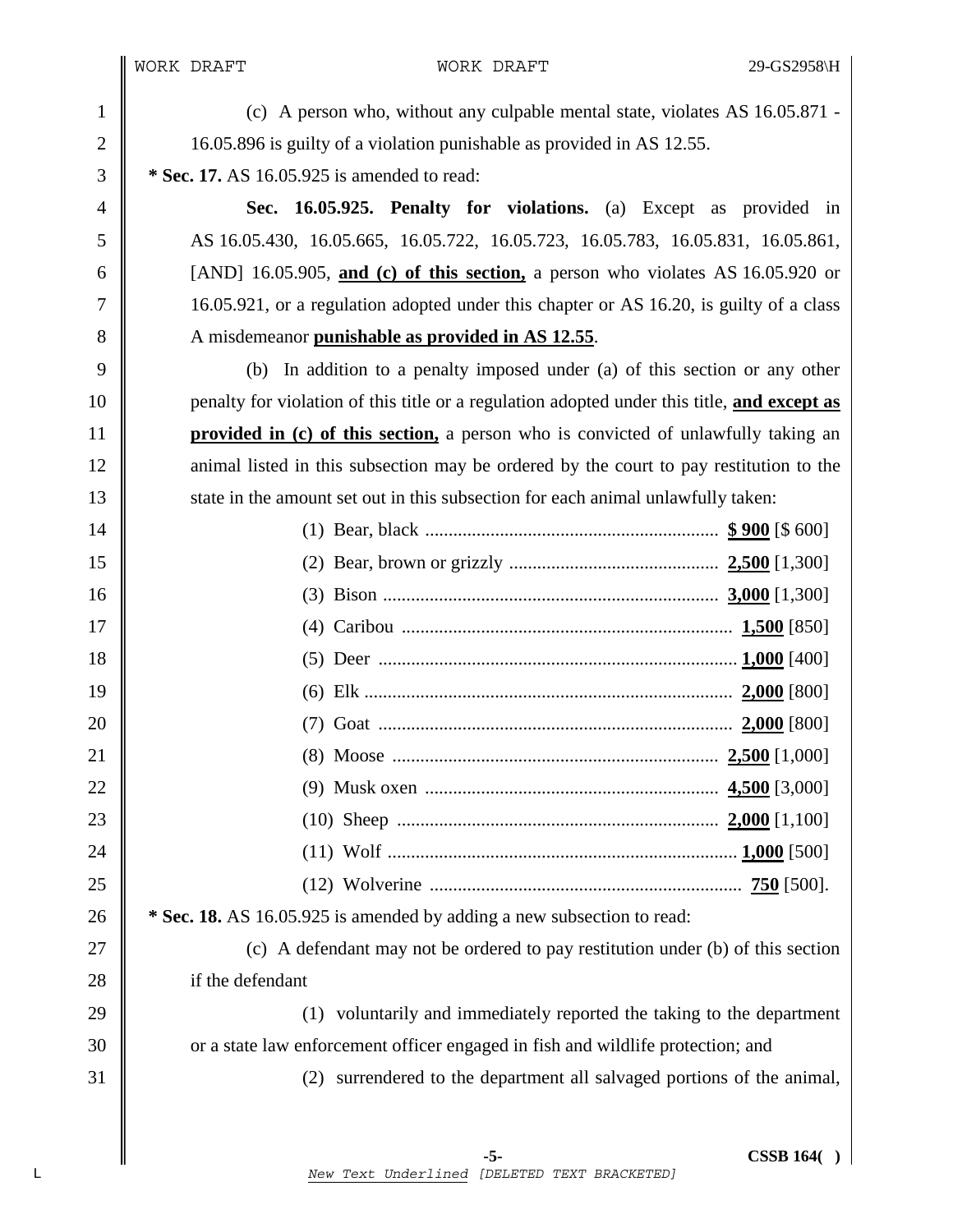| $\mathbf{1}$ | including its horns, antlers, hide, and skull, as applicable.                                    |
|--------------|--------------------------------------------------------------------------------------------------|
| $\mathbf{2}$ | * Sec. 19. AS 16.05.940 is amended by adding a new paragraph to read:                            |
| 3            | (38) "electronic form" means the display of images on an electronic                              |
| 4            | device such as a mobile telephone, tablet, or computer.                                          |
| 5            | * Sec. 20. AS 16.10.030 is amended to read:                                                      |
| 6            | Sec. 16.10.030. Penalty for violation of AS 16.10.010 - 16.10.050. A person                      |
| 7            | who violates AS $16.10.010 - 16.10.050$ is guilty of a class A misdemeanor [AND,                 |
| 8            | UPON CONVICTION, IS] punishable as provided in AS 12.55 [BY A FINE OF                            |
| 9            | NOT LESS THAN \$100 NOR MORE THAN \$500].                                                        |
| 10           | * Sec. 21. AS 16.10.030 is amended by adding a new subsection to read:                           |
| 11           | (b) A person who, without any culpable mental state, violates AS 16.10.010 -                     |
| 12           | 16.10.050 is guilty of a violation punishable as provided in AS 12.55.                           |
| 13           | * Sec. 22. AS 16.10.090 is amended to read:                                                      |
| 14           | Sec. 16.10.090. Penalty for violation of AS 16.10.070. A person who                              |
| 15           | violates AS 16.10.070 is guilty of a class $\overline{A}$ misdemeanor [AND IS] punishable as     |
| 16           | provided in AS 12.55 [BY IMPRISONMENT FOR NOT MORE THAN ONE                                      |
| 17           | YEAR, OR BY A FINE OF NOT MORE THAN \$5,000 OR BY BOTH].                                         |
| 18           | * Sec. 23. AS 16.10.090 is amended by adding a new subsection to read:                           |
| 19           | (b) A person who, without any culpable mental state, violates AS 16.10.070 is                    |
| 20           | guilty of a violation punishable as provided in AS 12.55.                                        |
| 21           | * Sec. 24. AS 16.10.110 is amended to read:                                                      |
| 22           | Sec. 16.10.110. Penalty for violation of AS 16.10.100. A person who violates                     |
| 23           | AS 16.10.100 is guilty of a class $\triangle$ misdemeanor [AND IS] punishable as provided in     |
| 24           | AS 12.55 JBY IMPRISONMENT FOR NOT MORE THAN ONE YEAR OR BY A                                     |
| 25           | FINE OF NOT MORE THAN \$5,000, OR BY BOTH].                                                      |
| 26           | * Sec. 25. AS 16.10.110 is amended by adding a new subsection to read:                           |
| 27           | (b) A person who, without any culpable mental state, violates AS 16.10.100 is                    |
| 28           | guilty of a violation punishable as provided in AS 12.55.                                        |
| 29           | * Sec. 26. AS 16.10.130 is amended to read:                                                      |
| 30           | Sec. 16.10.130. Penalty for violation of AS 16.10.120 or 16.10.125. A                            |
| 31           | person who violates AS 16.10.120 or 16.10.125 is guilty of a class $\overline{A}$ misdemeanor [, |
|              |                                                                                                  |
|              |                                                                                                  |